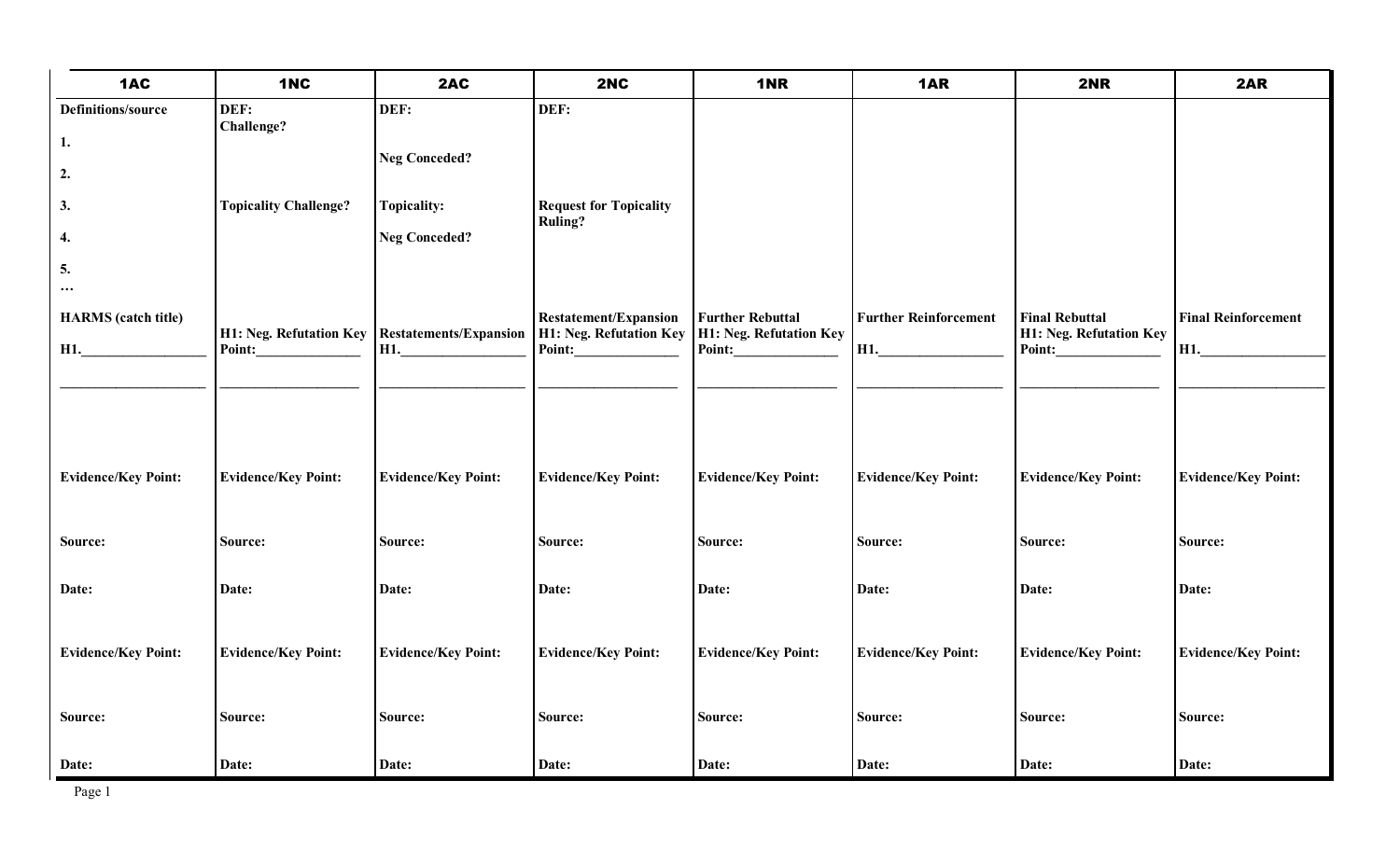| 1AC                        | 1NC                                                      | 2AC                        | 2NC                                                                      | 1NR                                                          | 1AR                                    | <b>2NR</b>                                                 | 2AR                                            |
|----------------------------|----------------------------------------------------------|----------------------------|--------------------------------------------------------------------------|--------------------------------------------------------------|----------------------------------------|------------------------------------------------------------|------------------------------------------------|
| <b>HARMS Cont.</b><br>H2:  | H2: Neg. Refutation Key Restatements/Expansion<br>Point: | H2.                        | <b>Restatement/Expansion</b><br><b>H2: Neg. Refutation Key</b><br>Point: | <b>Further Rebuttal</b><br>H2: Neg. Refutation Key<br>Point: | <b>Further Reinforcement</b><br>$H2$ . | <b>Final Rebuttal</b><br>H2: Neg. Refutation Key<br>Point: | <b>Final Reinforcement</b><br>H <sub>2</sub> . |
| <b>Evidence/Key Point:</b> | <b>Evidence/Key Point:</b>                               | <b>Evidence/Key Point:</b> | <b>Evidence/Key Point:</b>                                               | <b>Evidence/Key Point:</b>                                   | <b>Evidence/Key Point:</b>             | <b>Evidence/Key Point:</b>                                 | <b>Evidence/Key Point:</b>                     |
| Source:                    | Source:                                                  | Source:                    | Source:                                                                  | Source:                                                      | Source:                                | Source:                                                    | Source:                                        |
| Date:                      | Date:                                                    | Date:                      | Date:                                                                    | Date:                                                        | Date:                                  | Date:                                                      | Date:                                          |
| <b>Evidence/Key Point:</b> | <b>Evidence/Key Point:</b>                               | <b>Evidence/Key Point:</b> | <b>Evidence/Key Point:</b>                                               | <b>Evidence/Key Point:</b>                                   | <b>Evidence/Key Point:</b>             | <b>Evidence/Key Point:</b>                                 | <b>Evidence/Key Point:</b>                     |
| Source:                    | Source:                                                  | Source:                    | Source:                                                                  | Source:                                                      | Source:                                | Source:                                                    | Source:                                        |
| Date:                      | Date:                                                    | Date:                      | Date:                                                                    | Date:                                                        | Date:                                  | Date:                                                      | Date:                                          |
|                            |                                                          |                            |                                                                          |                                                              |                                        |                                                            |                                                |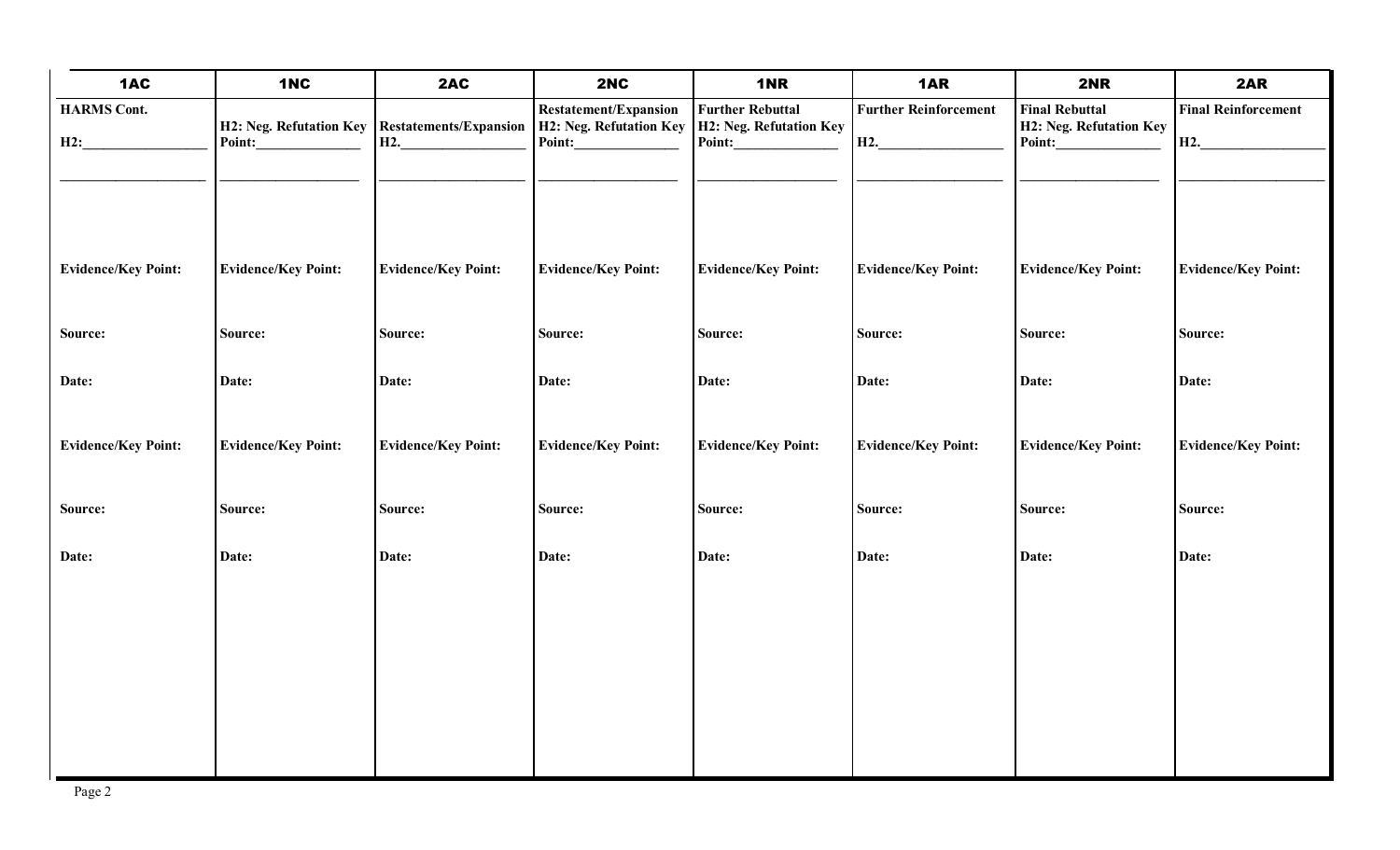| 1AC                        | 1NC                                     | 2AC                           | 2NC                                                               | 1NR                                                          | 1AR                                 | <b>2NR</b>                                                 | 2AR                               |
|----------------------------|-----------------------------------------|-------------------------------|-------------------------------------------------------------------|--------------------------------------------------------------|-------------------------------------|------------------------------------------------------------|-----------------------------------|
| <b>HARMS</b> Cont.<br>H3:  | H3: Neg. Refutation Key   H3.<br>Point: | <b>Restatements/Expansion</b> | <b>Restatement/Expansion</b><br>H3: Neg. Refutation Key<br>Point: | <b>Further Rebuttal</b><br>H3: Neg. Refutation Key<br>Point: | <b>Further Reinforcement</b><br>H3. | <b>Final Rebuttal</b><br>H3: Neg. Refutation Key<br>Point: | <b>Final Reinforcement</b><br>H3. |
|                            |                                         |                               |                                                                   |                                                              |                                     |                                                            |                                   |
| <b>Evidence/Key Point:</b> | <b>Evidence/Key Point:</b>              | <b>Evidence/Key Point:</b>    | <b>Evidence/Key Point:</b>                                        | <b>Evidence/Key Point:</b>                                   | <b>Evidence/Key Point:</b>          | <b>Evidence/Key Point:</b>                                 | <b>Evidence/Key Point:</b>        |
| Source:                    | Source:                                 | Source:                       | Source:                                                           | Source:                                                      | Source:                             | Source:                                                    | Source:                           |
| Date:                      | Date:                                   | Date:                         | Date:                                                             | Date:                                                        | Date:                               | Date:                                                      | Date:                             |
| H4(?)go to next pg.        |                                         |                               |                                                                   |                                                              |                                     |                                                            |                                   |
|                            |                                         |                               |                                                                   |                                                              |                                     |                                                            |                                   |
|                            |                                         |                               |                                                                   |                                                              |                                     |                                                            |                                   |
|                            |                                         |                               |                                                                   |                                                              |                                     |                                                            |                                   |
|                            |                                         |                               |                                                                   |                                                              |                                     |                                                            |                                   |
|                            |                                         |                               |                                                                   |                                                              |                                     |                                                            |                                   |
|                            |                                         |                               |                                                                   |                                                              |                                     |                                                            |                                   |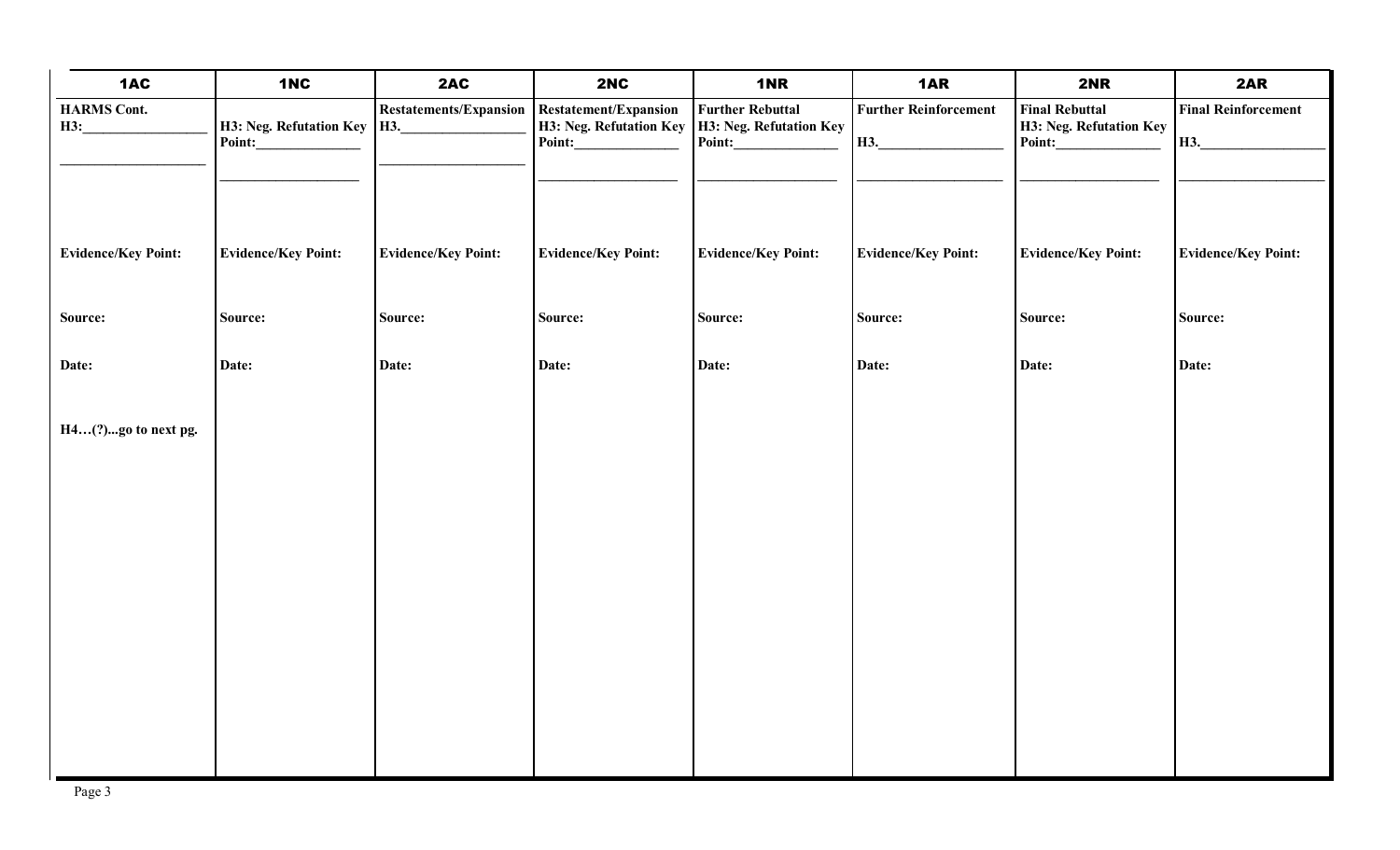| 1AC                                           | 1NC                        | 2AC                                         | 2NC                     | <b>1NR</b>                 | 1AR                                            | 2NR                           | 2AR                          |
|-----------------------------------------------|----------------------------|---------------------------------------------|-------------------------|----------------------------|------------------------------------------------|-------------------------------|------------------------------|
| <b>PLAN</b><br>Agency:<br><b>Enforcement:</b> | <b>Plan Challenges:</b>    | <b>Plan Reinforcement</b>                   | <b>Plan Challenges:</b> | <b>Plan Challenges:</b>    | <b>Plan Reinforcement:</b>                     | <b>Final Plan Challenges:</b> | <b>Final Plan Reinforce:</b> |
|                                               |                            |                                             |                         |                            |                                                |                               |                              |
| <b>Funding:</b>                               |                            |                                             |                         |                            |                                                |                               |                              |
| Mandates (Plan Steps):                        | <b>Mandate Challenges:</b> | Mandate Reinforcement   Mandate Challenges: |                         | <b>Mandate Challenges:</b> | Mandate Reinforcement   Final Mandate Rebuttal |                               | <b>Final Mandate Rein-</b>   |
| 1.                                            |                            |                                             |                         |                            |                                                | (solvency)                    | forcement<br>(solvency)      |
| 2.                                            |                            |                                             |                         |                            |                                                |                               |                              |
| 3.                                            |                            |                                             |                         |                            |                                                |                               |                              |
| $\cdots$                                      |                            |                                             |                         |                            |                                                |                               |                              |
|                                               |                            |                                             |                         |                            |                                                |                               |                              |
|                                               |                            |                                             |                         |                            |                                                |                               |                              |
|                                               |                            |                                             |                         |                            |                                                |                               |                              |
|                                               |                            |                                             |                         |                            |                                                |                               |                              |
|                                               |                            |                                             |                         |                            |                                                |                               |                              |
|                                               |                            |                                             |                         |                            |                                                |                               |                              |
| If no morego to Ads.<br>On next page          |                            |                                             |                         |                            |                                                |                               |                              |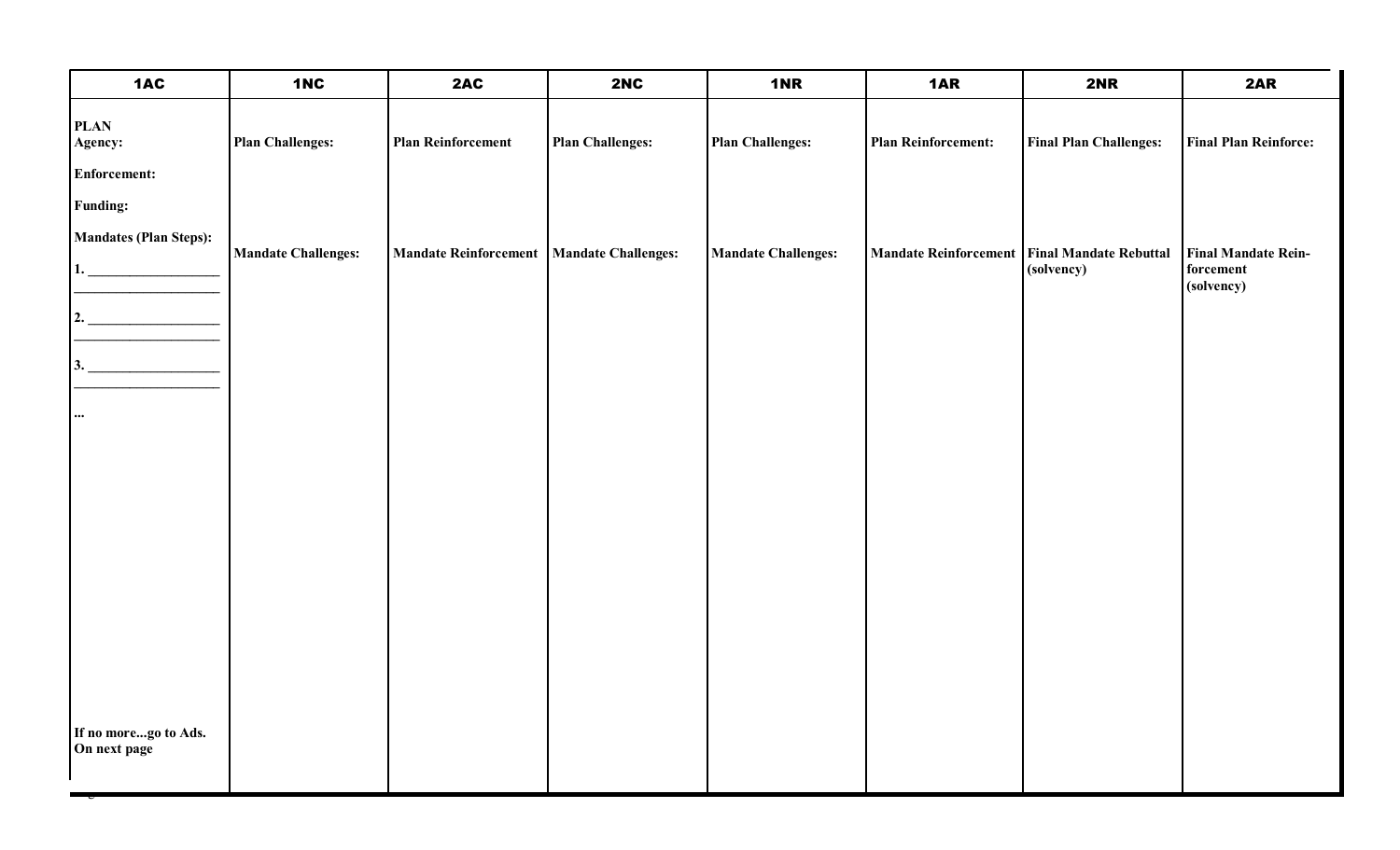| 1AC                                                               | 1NC                                        | 2AC                                | 2NC                                   | 1NR                                                                       | 1AR                                | 2NR                                             | 2AR                                      |
|-------------------------------------------------------------------|--------------------------------------------|------------------------------------|---------------------------------------|---------------------------------------------------------------------------|------------------------------------|-------------------------------------------------|------------------------------------------|
| <b>ADVANTAGES</b><br>(solutions to Harms!)<br><b>Catch Titles</b> | <b>Challenges to Adv.</b><br>(Key Points!) | <b>Advantages</b><br>Reinforcement | <b>Adv. Challenges Expan-</b><br>sion | <b>Challenges to Adv.</b><br>Reinforcement                                | <b>Advantages</b><br>Reinforcement | <b>Final Challenges to</b><br>Advs. (Solvency)  | <b>Final Advantages</b><br>Reinforcement |
| ${\bf A1}$                                                        |                                            | A1                                 | ${\bf A1}$                            | ${\bf A1}$                                                                | ${\bf A1}$                         | ${\bf A1}$                                      | $\mathbf{A1}$                            |
|                                                                   | A2                                         | A2                                 | A2                                    | A2                                                                        | A2                                 | A2                                              | A2                                       |
| $\mathbf{A3}$                                                     | A3                                         | A3                                 | A3                                    | A3                                                                        | A3                                 | A3                                              | A3                                       |
|                                                                   |                                            |                                    |                                       |                                                                           |                                    |                                                 |                                          |
|                                                                   |                                            |                                    |                                       |                                                                           |                                    |                                                 |                                          |
| <b>Evidence/Point:</b>                                            | <b>Evidence/Point:</b>                     | <b>Evidence/Point:</b>             | <b>Evidence/Point:</b>                | <b>Evidence/Point:</b>                                                    | <b>Evidence/Point:</b>             | <b>Evidence/Point:</b>                          | <b>Evidence/Point:</b>                   |
| <b>Source</b>                                                     | <b>Source</b>                              | <b>Source</b>                      | <b>Source</b>                         | <b>Source</b>                                                             | <b>Source</b>                      | <b>Source</b>                                   | <b>Source</b>                            |
| Date:                                                             | Date:                                      | Date:                              | Date:                                 | Date:                                                                     | Date:                              | Date:                                           | Date:                                    |
|                                                                   | <b>NEG DISADS:</b>                         | <b>Refutation of DisAds:</b>       |                                       | Reinforcement of DisAds   Reinforcement of DisAds   Refutation of DisAds: |                                    | Reinforcement of DisAds   Refutation of DisAds: |                                          |
|                                                                   | D1.                                        | D1.                                | D1.                                   | D1.                                                                       | D1.                                | D1.                                             | D1.                                      |
|                                                                   | D2.                                        | D2.                                |                                       |                                                                           | D2.                                |                                                 | D2.                                      |
|                                                                   | D3                                         |                                    | D2.                                   | D2.                                                                       |                                    | D2.                                             |                                          |
|                                                                   |                                            | <b>D3</b>                          | <b>D3</b>                             | D3                                                                        | D3                                 | <b>D3</b>                                       | <b>D3</b>                                |
|                                                                   | Evidence?                                  |                                    |                                       |                                                                           |                                    |                                                 |                                          |
|                                                                   |                                            |                                    |                                       |                                                                           |                                    |                                                 |                                          |